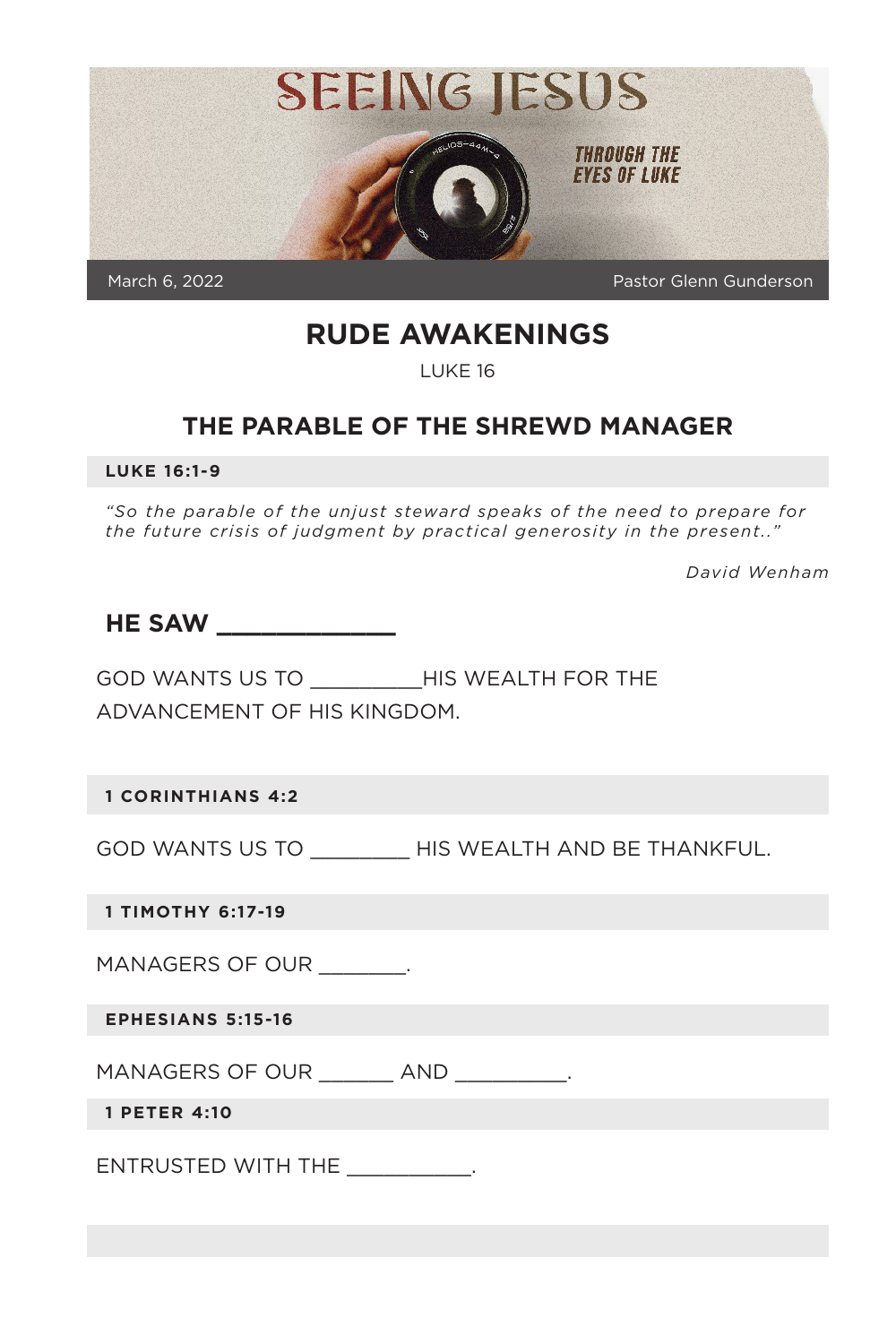**2 TIMOTHY 1:13-14** 

#### **2 TIMOTHY 2:2**

MANAGERS OF OUR MATERIAL \_\_\_\_\_\_\_\_\_\_\_\_\_\_\_ AND \_\_\_\_\_\_\_\_\_\_.

### **HE SAW LIFE**

THE YOUNGER BROTHER \_\_\_\_\_\_\_\_\_\_\_ HIS LIFE. THE ODER BROTHER HIS LIFE. THE SHREWD MANAGER LIVED HIS \_\_\_\_\_\_\_\_\_\_ LIFE IN LIGHT OF HIS \_\_\_\_\_\_\_\_\_\_ LIFE.

#### **HE SAW HIS \_\_\_\_\_\_\_\_\_\_**

BEING A MANAGER INVOLVES NOT ONLY RESPONSIBILITY AND PRIVILEGE, BUT IT ALSO INVOLVES **EXAMPLE** 

#### **2 CORINTHIANS 5:10**

*"The manager made some radical changes in his life when he realized he was going to*  face his master and give account. He started using present opportunities for future *blessings. He started living for people and not for things, for investment and not for mere enjoyment."*

*Warren Wiersbe*

### **HE SAW \_\_\_\_\_\_\_\_\_\_\_\_\_**

*"The manager discovered that wealth was only a means to an end - a means of helping others and investing in the future. To be sure, we do not approve of the way he did it but we do approve of his change of heart. He saw possessions in a new light and began to use them in a new way."* 

*Warren Wiersbe* 

### **HE SAW HIS \_\_\_\_\_\_\_\_\_**

#### **LUKE 16:9**

JESUS IS REMINDING US TO USE OUR \_\_\_\_\_\_\_\_\_\_\_\_ TO MAKE

FRIENDS FOR HEAVEN.

## THE IMPORTANCE OF **All assets**

#### **LUKE 16:10-15**

**Fill in the blanks:** himself, employ, enjoy, time, gifts, abilities, gospel, possessions, money, life, wasted, spent, present, future. master, accountability, possessions, friends, opportunities, faithfulness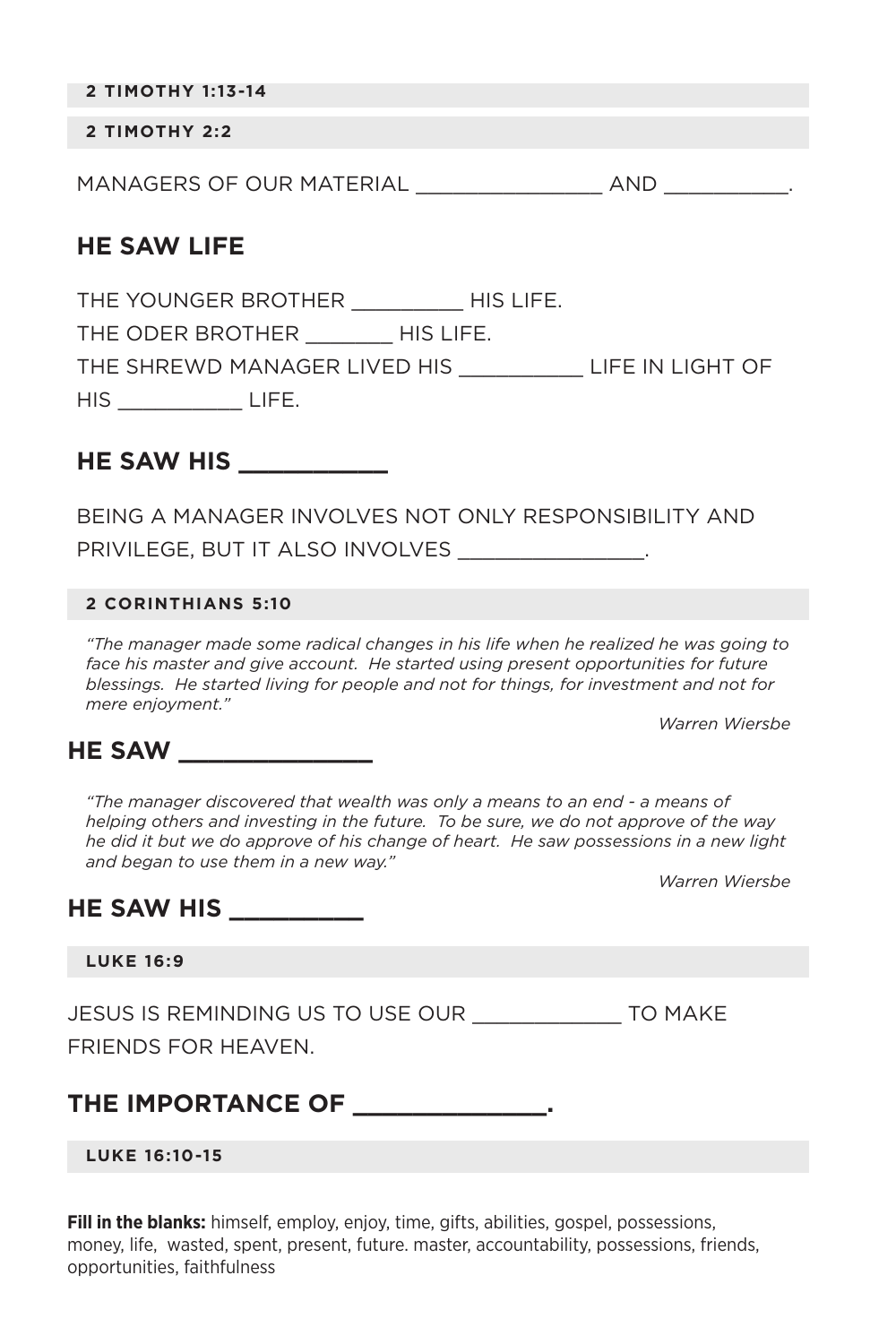# STUDY GUIDE LUKE 16 WEEK 9

*This Study Guide provides a daily reading plan to read through the Gospel of Luke on your own during the week. The following questions are provided for your personal reflection and application and for you to discuss with your family, friends, and Life Group. While the sermons will not be able to cover every passage in Luke, the Study Guide and daily readings will. If you are missing any Study Guides, they are available at the Connect Center or online with the sermon archives each week.*

### OPEN UP

When you were a child, what did you want to be when you grew up?

## DAY 1: READ LUKE 16:1-15

Why would it be important for Jesus' disciples to hear this parable?

What plan does the manager devise when he discovers he is about to lose his job? In light of this scheme, why does the owner commend the manager (v. 8)?

What's the problem with trying to serve two masters (v. 13)?

### DAY 2: READ LUKE 16:16-18

How has the coming of the kingdom superseded the law? Reinforced it?

What responsibility do you have to obey God's Law?

How is verse 18 to be applied today? How do you think Jesus would want you to treat Christians who are divorced?